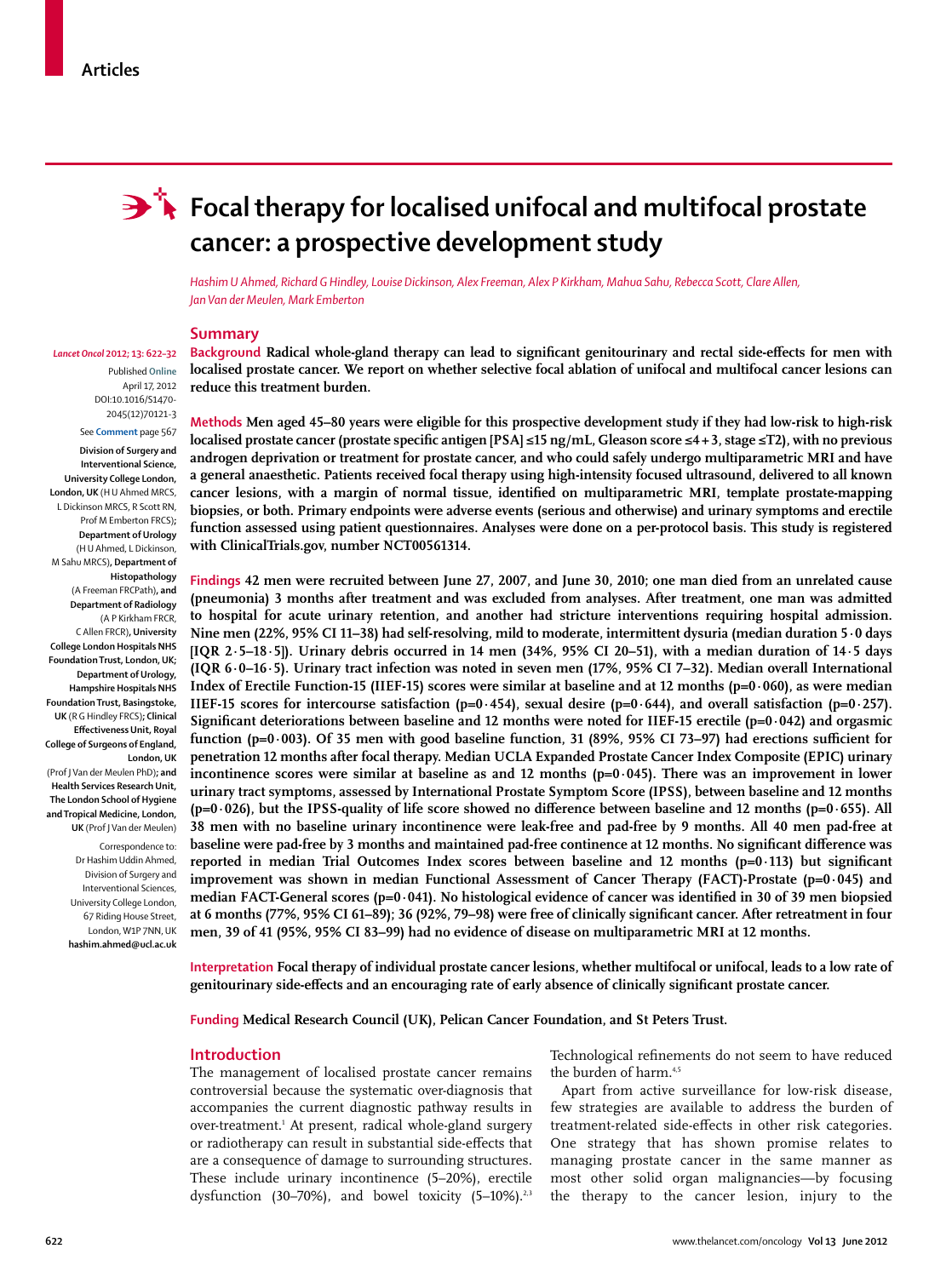bladder, rectum, and neurovascular bundles could be reduced.<sup>6,7</sup>

We have previously assessed hemi-ablation of patients with localised unilateral prostate cancer, $^{\mathrm{s}}$  which included treatment of the entire half of the prostate associated with cancer. Regardless of the grade, volume, or location of cancer that affected half of the prostate, the entire side was ablated. This strategy is the most straightforward to undertake, standardise, and train others to do, but is limited because only one in five men have true unilateral disease on template biopsies. Furthermore, hemi-ablation might represent overtreatment since a low-volume, lowgrade lesion would be treated in the same manner as a high-volume, high-grade cancer. In this study, we postulated that selective focal ablation of unifocal and multifocal cancer lesions with a margin of normal tissue could reduce genitourinary and rectal side-effects for men with localised prostate cancer.

# **Methods**

# **Study design and patients**

We undertook a two-centre, prospective development study, as defined by the IDEAL (Idea, Development, Exploration, Assessment, and Long-term) guidelines for assessing innovation in surgery.9 Men could enter into the study if they had localised prostate cancer on multiparametric MRI and transperineal templateprostate-mapping biopsies.10

We included men with low-risk to high-risk disease (prostate-specific antigen [PSA] ≤15 ng/mL, Gleason score ≤4+3, stage ≤T2), aged 45–80 years with a life expectancy of 5 years or more, a prostate volume of 40 mL or less or maximum anterior–posterior length of 40 mm or less who had undergone multiparametric MRI and transperineal template (5 mm spaced) biopsies in the 6 months before recruitment. We excluded men who had androgen suppression within the previous 6 months, previous radiation therapy or chemotherapy for prostate cancer, latex allergies, previous rectal surgery preventing insertion of transrectal probe, intraprostatic calcifications making high-intensity focused ultrasound (HIFU) of focal areas of cancer difficult, previous transurethral resection of the prostate or laser prostatectomy in 5 years before recruitment, previous HIFU, cryosurgery, or thermal or microwave therapy to the prostate at any point before recruitment. Men who were not fit for general anaesthesia or regional anaesthesia as assessed by a consultant anaesthetist, or were unable to have MRI scanning (eg, severe claustrophobia, permanent cardiac pacemaker, metallic implant likely to contribute significant artifact to images) were also excluded. All men gave written informed consent.

Our trial was approved by the University College London Hospitals Local Research Ethics Committee A, UK, which is under the auspices of the National Research Ethics Service. The study was independently audited by hospital research and development officials. Additionally, the protocol was anonymously peer-reviewed by the National Cancer Research Network (NCRN), UK, and the Medical Research Council, UK.

For the **study protocol** see https://www.ucl.ac.uk/focal/ therapy/hifu/focal/Focal-HIFU-Protocol

# **Procedures**

To locate areas of cancer, multiparametric MRI was done at  $1.5$  T magnetic field strength with pelvic phased-array coils. Sequences included T2-weighting, dynamic gadolinium contrast-enhancement and diffusionweighting. Template-prostate-mapping biopsies were done under general or spinal anaesthesia with the prostate sampled at 5 mm intervals. Two biopsies were taken at the same grid coordinate if the prostate was longer than the standard length of a biopsy core. All biopsies were reported by a single uropathologist.

Men underwent focal ablation with a transrectal HIFU device (Sonablate 500; Focus Surgery, Indianapolis, IN, USA). Ultrasonic waves were generated with a cylindrical piezoelectric ceramic transducer and then focused with a spherical plate onto a target area determined by the focal length of the transducer. The sound waves were transmitted to the tissues by a coupling mechanism from a transducer placed either extracorporeally or transrectally. Transmission of sound waves transrectally was achieved by placing the probe in a condom filled with chilled circulating degassed water. The dimensions of the target area were determined by the focal length of the transducer, the applied frequency, the intensity of the applied power (W/cm²), and the duration of the pulse. The lesion produced was pseudoellipsoid in shape and referred to as the focal zone. Its long axis lies at right angles to the transducer and is greatest in length towards the transducer.

Tissue destruction is produced by thermal, mechanical, and cavitation effects to produce a clearly demarcated region of coagulative necrosis surrounded by normal tissue on microscopic examination. Thermal energy comes from absorption of mechanical energy. Adequate cell destruction can be produced by short exposure (1 s) to temperatures of 60°C or more, which has therefore been adopted as the minimum target temperature. In practice, this temperature is easily attained with temperatures of 80°C or more recorded during HIFU therapy. Cooling due to tissue perfusion in the focal zone is not a problem because the rate of heating is greater than that of cooling when the exposure time is within a window of 3 s. The mechanical effects of HIFU are more complex and involve shear forces, torque, and streaming. These forces result in destruction by both physical and thermal means. Cavitation results from gas (bubble) formation within cells due to heat and mechanical energy deposition causing bubbles to oscillate.

All patients had sterile urine on culture before treatment. If culture was positive for infection, men were treated with antibiotics and their treatment rescheduled; prophylactic intravenous gentamicin was given to all men at the time of general anaesthetic. A suprapubic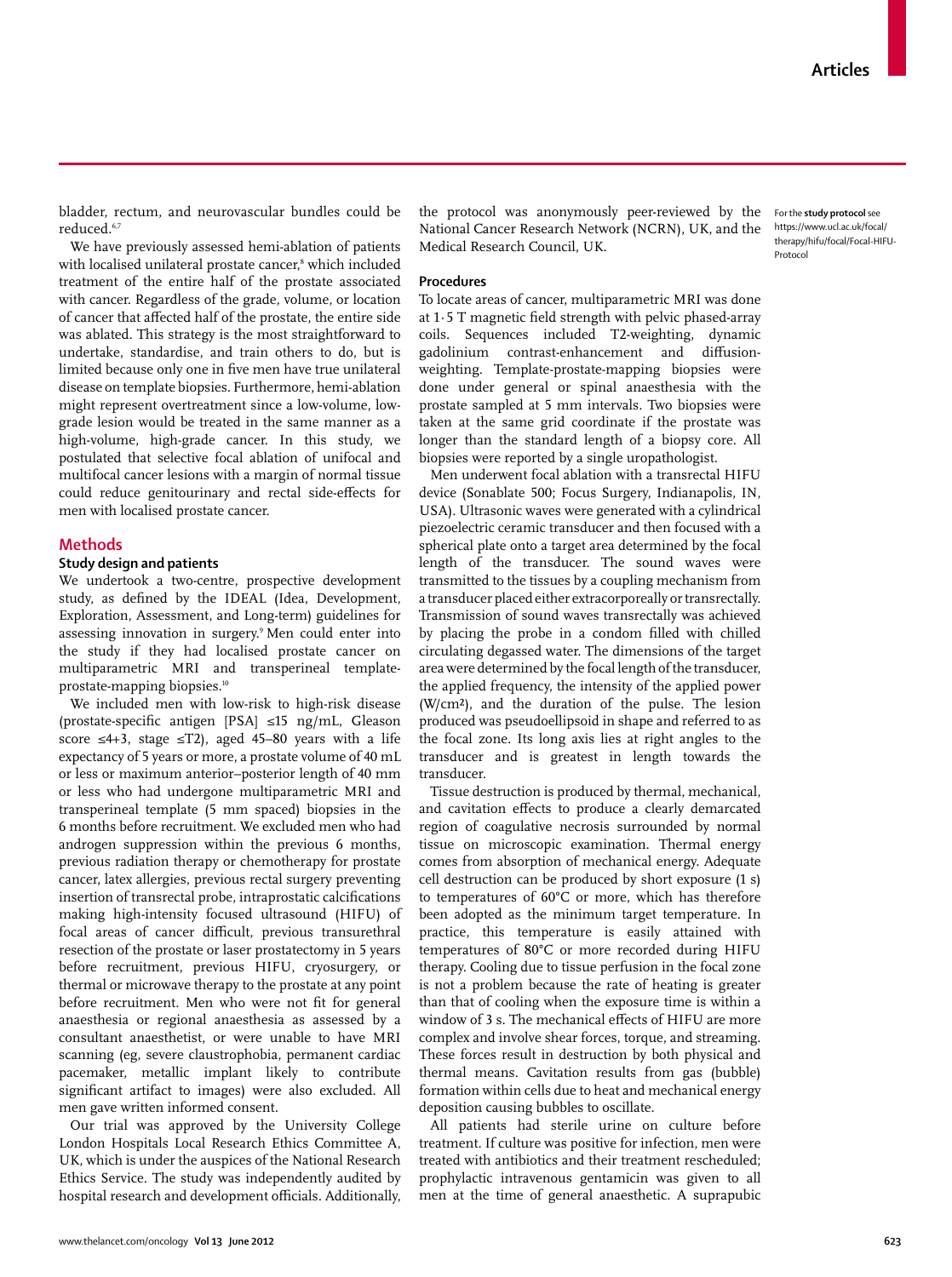catheter was inserted before HIFU under the same anaesthetic.

We standardised the process of focal therapy by setting three broad guidelines. First, a maximum of 60% of the prostate could be ablated. Second, the edge of the ablation zone had to be at least 10 mm from a neurovascular bundle. The ablation zone had to be at least 5 mm from both neurovascular bundles if disease was bilateral. Third, untreated areas could not have any histological evidence of prostate cancer; high-grade prostate intraepithelial neoplasia and atypical small acinar proliferation were permitted. The operator made judgments as to the location and boundaries of the cancer lesions for treatment planning on the basis of the information from both multiparametric MRI (when a lesion was visible) and template-prostate-mapping biopsies. The areas positive for cancer were treated with at least a 3–5 mm margin around the lesion (2–4 HIFU pulses). In areas where a discrepancy between multiparametric MRI and template-prostate-mapping biopsies was identified, histopathological findings took precedence. Some cancer lesions were quite close and were therefore included in the same area of treatment. As a result, more than two lesions could be treated as long as there were only two areas of treatment. Designation of individual lesions was usually straightforward but when positive biopsies were close together, lesions were labelled separately if there was at least one intervening normal biopsy.

After ablation, the suprapubic catheter was placed on free drainage into a urinary leg-bag for 1–2 days and urethral voiding was encouraged thereafter by closure of a valve attached to the catheter. Because many men travelled a long distance, the timing of catheter removal was delayed to coincide with the first trial visit after the operation at 10–14 days (for an early MRI) even if urethral voiding was restored earlier. All men were given ciprofloxacin and oral analgesia (co-dydramol) for 7 days. A contrast-enhanced MRI was done 10–14 days after focal HIFU to confirm the area of ablation, as shown by a confluent perfusion deficit.

Follow-up consisted of clinic visits at 1 month, 3 months, 6 months, 9 months, and 12 months for PSA measurement and adverse event reporting. Men filled in validated questionnaires at each clinic visit. Questionnaires included the International Prostate Symptom Score (IPSS), International Index of Erectile Function-15 (IIEF-15), UCLA-Expanded Prostate Cancer Index Composite (EPIC) urinary incontinence scale, and the Functional Assessment of Cancer Therapy-Prostate (FACT-P) score, which includes FACT-General (FACT-G) scores and the Trials Outcome Index.11–15 Phosphodiesterase-5 inhibitors were permitted at any timepoint during follow-up. At 6 months, another multiparametric MRI followed by targeted biopsies of the treated areas were scheduled with a minimum requirement for sampling every 1 mL of residual tissue with one core. Our justification for one biopsy for every mL of residual tissue reflects the biopsy density of the original template biopsies before focal HIFU (which was about 1 mL for every biopsy). Retreatment with a further focal HIFU was permitted if biopsies were positive. A further multiparametic MRI scan was done at 12 months. As the purpose of the 6-month biopsies was to determine whether the ablation was successful, our ethics committee did not permit sampling of untreated tissue due to the requirement for another general anaesthetic. However, biopsies of the untreated tissue were permitted if a new, potentially malignant lesion was seen on multiparametric MRI.

The primary outcomes were feasibility, patient acceptability, and side-effect profile of focal HIFU. Feasibility and acceptability were reported with rates and description of adverse events, serious and otherwise. Urinary symptoms and erectile function were assessed with patient questionnaires. The IIEF-15 was used to report the proportion of men capable of having erectile function sufficient for penetration at 12 months as well as total IIEF-15 score and domain scores on erectile function, intercourse satisfaction, orgasmic function, sexual desire, and overall satisfaction. Urinary function was assessed with IPSS, the IPSS quality-of-life questionnaire, and the UCLA EPIC continence questionnaire. The continence questionnaire included total scores as well as the proportion of patients who were pad-free, or leak-free and pad-free at 12 months. Quality of life was measured with FACT-P with summary measures of the Trial Outcome Index score, FACT-P score, and FACT-G score.

Secondary outcomes were histological and imaging measures of cancer control. A composite outcome in the form of trifecta status was assessed at 12 months. For this status to be met, we defined trifecta as leak-free and padfree continence, erections sufficient for penetration, and no evidence of clinically significant disease at 12 months multiparametric MRI<sup>16,17</sup> in those men with normal baseline genitourinary function.

# **Statistical analysis**

Since the primary objective of the study was to determine the side-effect profile of focal ablation, the sample size was powered on a common event, namely erectile dysfunction. We estimated that focal ablation therapy would lead to an absolute rate of 15% erectile dysfunction (insufficient for penetrative sex) at 12 months. The sample size calculation was based on a comparison with a known rate of 40% erectile dysfunction,<sup>18</sup> which usually occurs when HIFU is applied to the whole prostate.19 Therefore, with an  $\alpha$  level of 0.05 and power of 90%  $(1-\beta)$ , the sample size required was at least 33 men with good baseline function. We adjusted the sample size to allow for the estimated rate of 25% of men having poor baseline erectile function in the general population, and therefore aimed to recruit 42 men in total.

Validated questionnaires were analysed with standard methods. Missing values for patient-reported outcome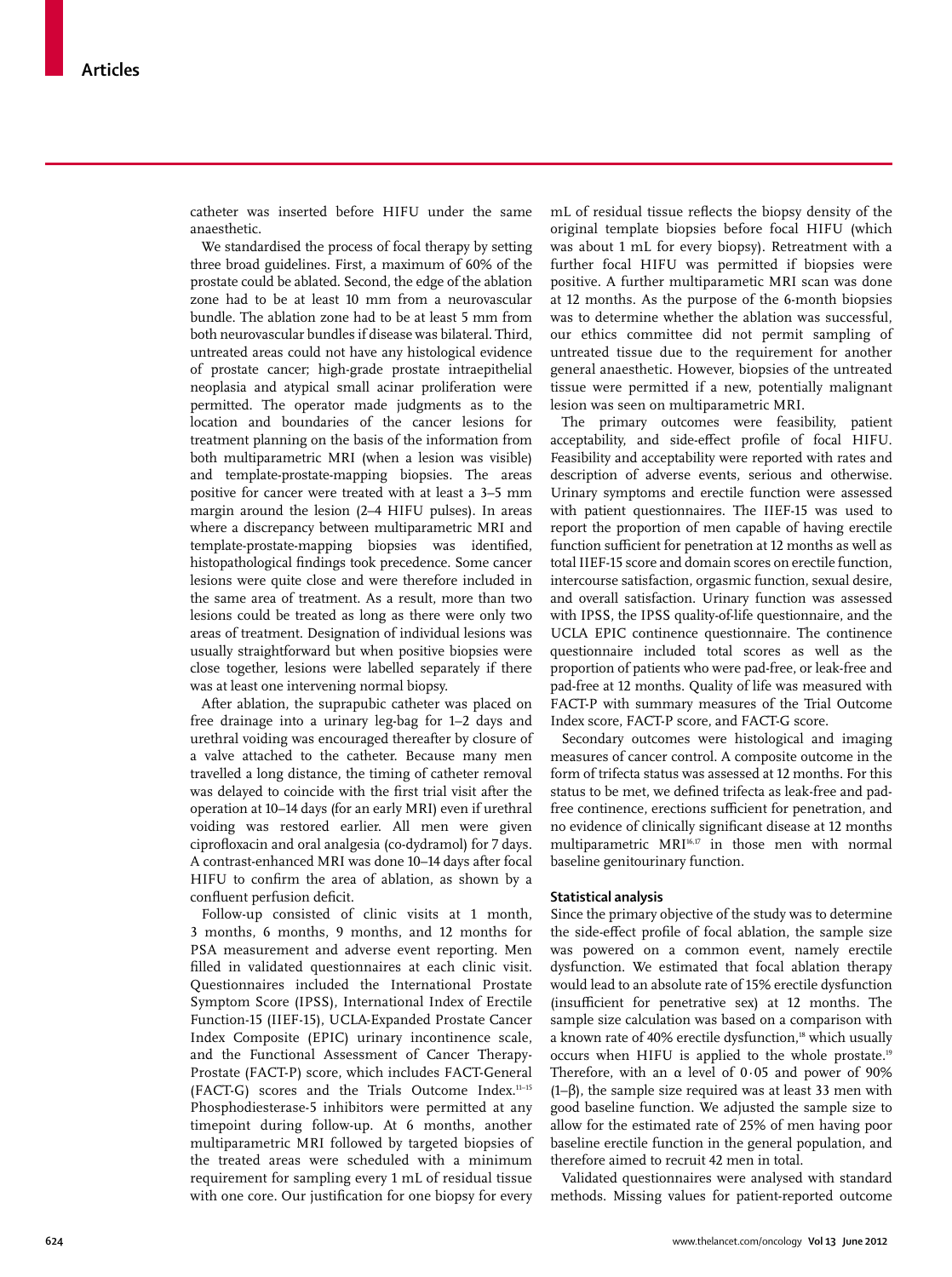variables (between 2% and 10% missing values for individual questions) were imputed with a fully conditional specification method and logistic regression model (categorical data). The imputation was based on the observation of values missing completely at random. We classed the variables for which missing values were to be imputed (questionnaires) as categorical. Therefore, logistic regression was used with available values of the same variables at different timepoints either side of the imputed value as predictors. Imputed values were rounded up to next integer values. Maximum and minimum values were set according to extremes of questionnaire item scales.

Categorical outcomes were reported as point estimates with binomial 95% CIs to demonstrate level of precision. Wilcoxon signed rank test (two-tailed) was used to assess differences between continuous variables that were not normally distributed (PSA and questionnaire scores) measured at baseline and at the 12-month follow-up visit. Changes over time were reported with box-and-whisker plots. Subgroup analyses were hypothesis-generating and with small numbers in each subgroup, it was deemed inappropriate to run statistical tests of significance in such comparisons. p values of  $0.05$  or less were deemed significant. All statistical tests were done with SPSS (version 17.0). This study is registered with ClinicalTrials.gov, number NCT00561314.

# **Role of the funding source**

The sponsors of the study had no role in study design, data collection, data analysis, data interpretation, or writing of the report. HUA, LD, RS, JvdM, and ME had access to the raw data. The corresponding author had full access to all the data and had final responsibility for the decision to submit for publication.

# **Results**

42 men were recruited between June 27, 2007, and June 30, 2010. One man had an unrelated death 3 months after focal therapy. He had baseline retroperitoneal fibrosis, hypertension, and a single kidney. He had an uneventful recovery after HIFU and had no respiratory symptoms immediately before treatment, or at 2 weeks and 6 weeks after treatment during the formal trial visits. The cause was independently verified by local physicians as respiratory failure following pneumonia. As a result, 41 men were included in analyses; 30 (73%) had intermediate and high-risk disease (table 1).<sup>20</sup> Three men had baseline mild stress urinary incontinence but required no pads; 35 had good baseline sexual function with erections sufficient for penetration. Of 41 men, 20 (49%) had unilateral, one-area ablation, 15 (37%) had bilateral, two-area ablation, and six (15%) had midline, one-area treatment (figure 1). Baseline characteristics of these three groups are shown in the appendix.

30 (73%, 95% CI 57–86) men had a hospital stay of less than 24 h. All 41 were able to void urine through the

|                                     | Patients (N=41)     |
|-------------------------------------|---------------------|
| Age (years)                         | $63(58.0 - 66.0)$   |
| Serum PSA (ng/mL)                   | $6.6(5.4 - 7.7)$    |
| Reason for PSA test and biopsy      |                     |
| PSA screening (patient request)     | 31 (76%)            |
| Lower urinary tract symptoms*       | 10 (24%)            |
| Prostate volume (mL)                | $35(29.0-45.5)$     |
| PSA density (ng/mL per mL prostate) | $0.18(0.14 - 0.22)$ |
| Initial biopsy                      |                     |
| <b>TRUS</b> biopsy                  | 35 (85%)            |
| <b>TPM</b> biopsy                   | 6(15%)              |
| Gleason (TRUS-quided biopsy)        |                     |
| $3+3$                               | 24 (59%)            |
| $3 + 4$                             | 7(17%)              |
| $4 + 3$                             | 5(12%)              |
| No TRUS biopsy                      | 5(12%)              |
| Gleason (TPM biopsies)              |                     |
| $3+3$                               | 13 (32%)            |
| $3+4$                               | 24 (59%)            |
| $4 + 3$                             | 4(10%)              |
| Clinical stage                      |                     |
| T1c                                 | 37 (90%)            |
| T2a                                 | 4(10%)              |
| TRUS quided biopsies                |                     |
| <b>Total cores</b>                  | $10.0(8.0-12.0)$    |
| Total positive cores                | $2.0(1.0-3.0)$      |
| Percent positive cores              | $11.0(6.3-33.8)$    |
| <b>TPM</b> biopsies                 |                     |
| <b>Total cores</b>                  | $46(35.5-65.5)$     |
| Total positive corest               | $5(3.0-9.0)$        |
| Positive cores (%)                  | $9.4\% (4.6-18.5)$  |
| Core density (biopsies/mL)          | $1.4(0.9-1.9)$      |
| Number of lesions on TPM            |                     |
| One                                 | 21                  |
| Two                                 | 17                  |
| Three                               | 3                   |
| Disease distribution                |                     |
| Unifocal                            |                     |
| Unilateral                          | 15 (37%)            |
| Bilateral (midline lesion)          | 6 (15%)             |
| Multifocal                          |                     |
| Unilateral                          | 5(12%)              |
| Bilateral                           | 15 (37%)            |
| NCCN risk category <sup>20</sup>    |                     |
| Low                                 | 11 (27%)            |
| Intermediate                        | 26 (63%)            |
| High                                | 4(10%)              |
|                                     |                     |

Data are median (IQR), number, or number (%). PSA=prostate-specific antigen TRUS=transrectal ultrasound. TPM=template prostate mapping. NCCN=National Comprehensive Cancer Network. **\***These men were opportunistically screened with a PSA test when they presented with symptoms of lower urinary tract infection, rather than part of a formal request (by their physician or by the men themselves) for a PSA test. †A high number of positive cores were retrieved, despite only a maximum of three lesions, because large dominant lesions were sampled several times.

*Table 1:* **Baseline characteristics**

See **Online** for appendix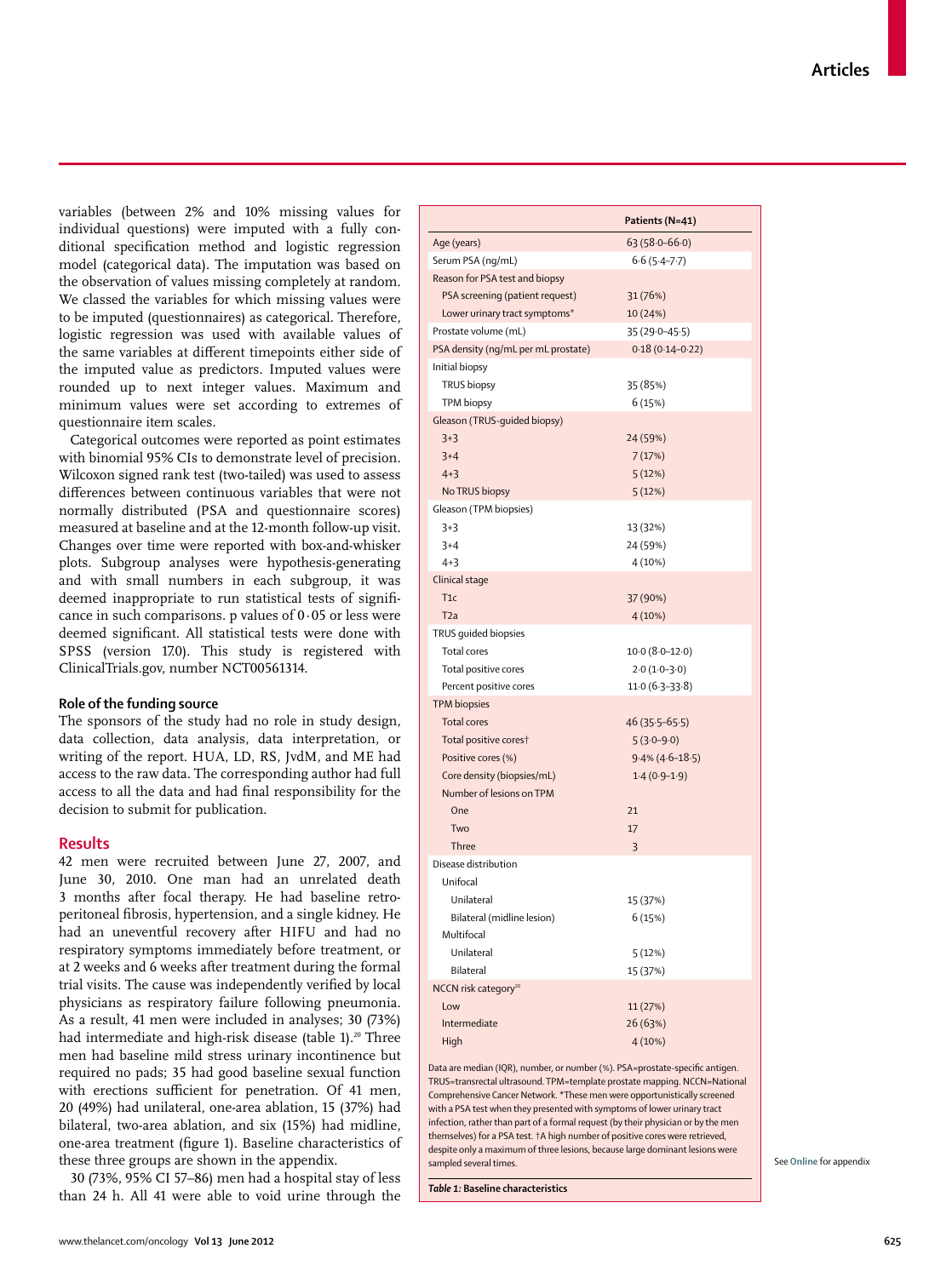

#### *Figure 1:* **Schematic diagrams of the types of focal therapy**

Unilateral one-area ablation (A). Bilateral two-area ablation with preservation of one neurovascular bundle (B). Midline one-area ablation allows preservation of both neurovascular bundles (C). Large red areas represent dominant cancers (index lesions) whereas small green areas represent small low-grade secondary lesions. Grey transparent boxes represent ablation zones on the high-intensity focused ultrasound device.

|                                                        | Value               |
|--------------------------------------------------------|---------------------|
| Total anaesthetic time (min)                           | 135.0 (115.0-150.0) |
| Procedure time (Suprapubic catheter+focal HIFU; min)   | 105.0 (87.0-125.0)  |
| Total hospitalisation time (admission to discharge; h) | $12.0(10.0-27.0)$   |
| Discharge time (end procedure to discharge; h)         | $6.0(5.0-18.0)$     |
| Time with suprapubic catheter (days)*†                 | $8.5(8.0-15.0)$     |
| Dysuria (negative urine culture)                       | 9/41 (22%, 11-38)   |
| Duration of dysuria (days)                             | $5(2.5-18.5)$       |
| Intermittent haematuria (start of stream only)         | 16/41 (39%, 24-56)  |
| Duration of intermittent haematuria (days)             | $15(10.3-15.0)$     |
| Urinary debris                                         | 14/41 (34%, 20-51)  |
| Duration of urinary debris (days)                      | $14.5(6.0-16.5)$    |
| Urinary tract infection (positive urine culture)       | 7/41 (17%, 7-32)    |
| Acute retention of urine                               | $1/41(2\%, 0-13)$   |
|                                                        |                     |

Data are median (IQR) or number of patients affected/N (%, 95% CI). HIFU=high-intensity focused ultrasound. **\***Suprapubic catheter was usually removed at the same time as the postoperative early contrast MRI for convenience to reduce visits for men who travelled far to the study centre. †The man who had diarrhoea and mucus discharge and had a suprapubic catheter for 6 months was excluded from these descriptive values.

*Table 2:* **Perioperative outcomes in men undergoing focal high-intensity focused ultrasound for unifocal and multifocal localised prostate cancer**

> urethra on the first day after the operation with the suprapubic catheter clamped. About a fifth had selfresolving, mild to moderate, intermittent dysuria (table 2). One man had acute retention of urine 3 days after removal of the suprapubic catheter, which required a urethral catheter for 5 days. In terms of rectal adverse events, one man had diarrhoea and mucus discharge 2 weeks after focal HIFU while the suprapubic catheter was still in situ. He had multiparametric MRI and urethrogram within 4 weeks, which showed extravasation of urine outside the prostate; although the serosal layer of the rectum was affected by treatment no definitive rectourethral fistula was seen. However, as a precautionary measure, he was managed conservatively with a suprapubic catheter and quinolone antibiotics, serial

2 monthly multiparametric MRI, and a further repeat urethrogram until the extravasation had resolved by 6 months. At that point, he developed a stricture requiring endoscopic dilatation; a further two limited endoscopic prostate-tissue resections to a prostate that had a total volume of 80 mL were done when voiding did not return to normal.

Overall IIEF-15 scores initially decreased, indicating diminished erectile function but showed a gradual return to baseline by 12 months ( $p=0.060$ ; figure 2A). IIEF-15 domain scores in intercourse satisfaction (p=0·454), sexual desire (p=0 $\cdot$ 644), and overall satisfaction (p=0 $\cdot$ 257) all showed decreased scores at 1 month and 3 months, but there was no significant difference between baseline and 12 months (figure 2 C, F). IIEF-15 erectile and orgasmic domains showed significant deteriorations from baseline to 12 months ( $p=0.042$  and  $p=0.003$ , respectively; figure 2 B, D). Of 35 men with erectile function satisfactory for penetration before treatment, 31 (89%, 95% CI 73-97) described erections sufficient for penetration at 12 months. No formal programme of penile rehabilitation was available, but all men were offered phosphodiesterase-5 inhibitors (eg, sildenafil, tadalafil) if needed; 14 of the 31 men required phosphodiesterase-5 inhibitors.

In a post-hoc analysis to explore whether type of ablation made any difference to erectile dysfunction, we assessed the following factors. Of those men who had erections sufficient for penetration at baseline, 28 of 31 (90%, 95% CI 74–98) of those who had unilateral nervesparing ablation and four of four (100%, 40–100) who had bilateral nerve-sparing ablation had erections sufficient for penetration at 12 months. Although only six patients received midline nerve-sparing ablation, we assessed the hypothesis that bilateral ablation might result in higher erectile dysfunction rates than unilateral ablation. Of those men who had erections sufficient for penetration at baseline, 17 of 18 (94%, 95% CI 73–100) who had unilateral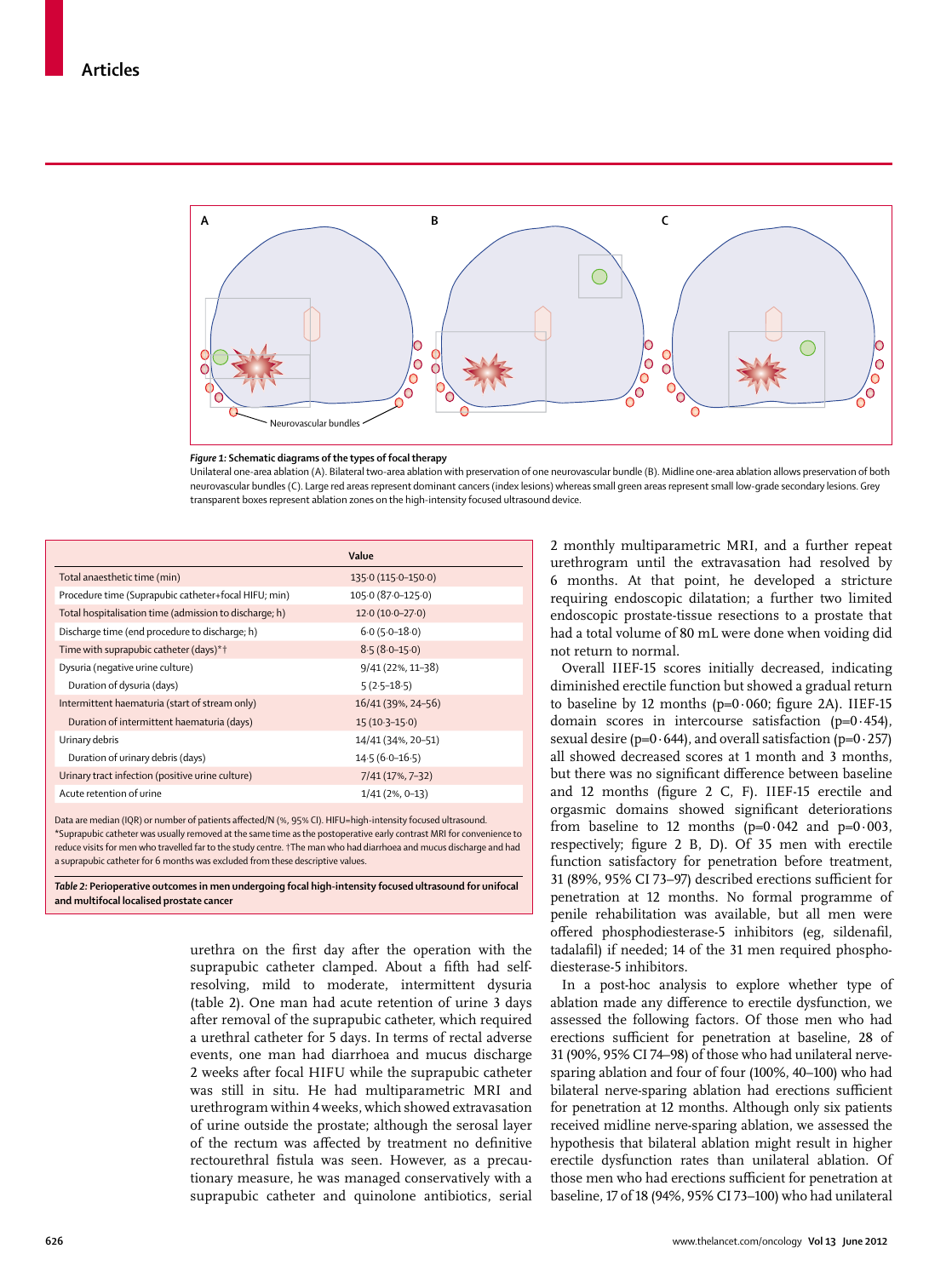**Articles**



*Figure 2:* **Sexual function after focal high-intensity focused ultrasound for unifocal and multifocal localised prostate cancer, measured with the International Index of Erectile Function-15 (IIEF-15) questionnaire**

Two-tailed p values were reported for Wilcoxon signed ranks test comparing baseline and 12-month median scores. Box and whiskers plots indicate median with IQR (boxes), and range (whiskers). Dots are outliers. Median baseline versus 12-month scores: total IIEF-15 (57·5 [IQR 30·0–67·0] *vs* 47·0 [29·5–63·3], p=0·060; A); IIEF-15 erectile-function domain (24·0 [13·0–29·0] *vs* 21·0 [10·3–27·3], p=0·042; B); IIEF-15 intercourse-satisfaction domain (9·0 [0·0–12·0] *vs* 8·0 [0·0–11·0], p=0·454; C); IIEF-15 orgasmic-function domain (10·0 [6·5–10·0] *vs* 7·0 [5·0–8·5], p=0·003; D); IIEF-15 sexual-desire domain (7·0 [5·0–8·5] *vs* 7·0 [5·0–8·0], p=0·644; E); IIEF-15 overall-satisfaction domain (7·5 [4·0–9·0] *vs* 8·0 [6·0–9·0], p=0·257; F).

ablation and 15 of 17 (88%, 95% CI 64–99) who had bilateral or midline ablation had erections sufficient for penetration at 12 months.

UCLA EPIC urinary incontinence scores showed an initial deterioration in continence function but had returned to a similar value as at baseline by 12 months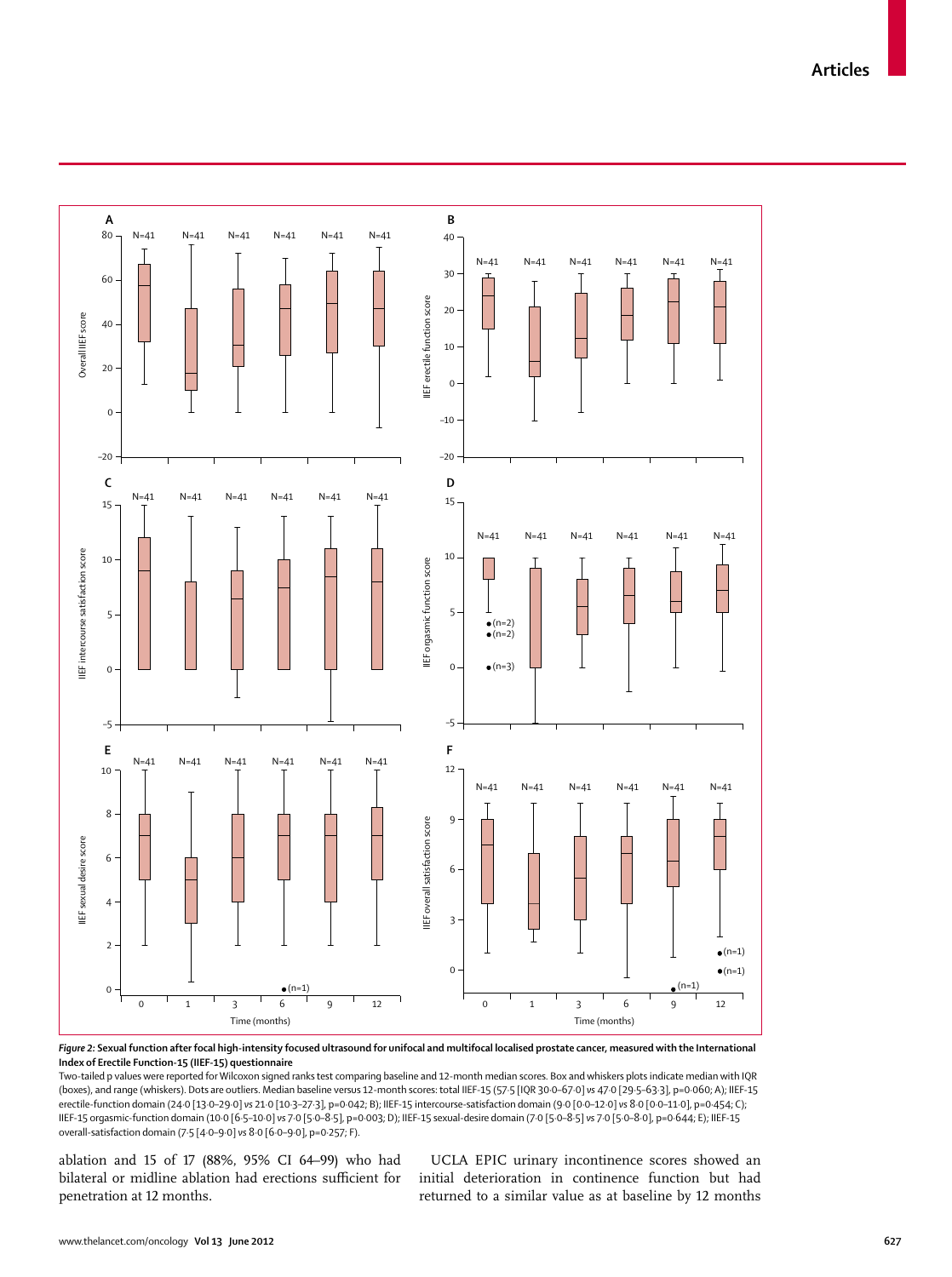

*Figure 3:* **Continence function after focal high-intensity focused ultrasound for unifocal and multifocal localised prostate cancer, measured with UCLA Expanded Prostate Cancer Index Composite (EPIC) incontinence questionnaire** Two-tailed p values were reported for Wilcoxon signed ranks test comparing baseline and 12-month median scores. Median baseline *vs* 12 month scores: 100 (IQR 86·0–100·0) *vs* 100 (92·5–100·0, p=0·045). Box and whiskers plots show median with IQR (boxes) and range (whiskers). Dots are outliers.

 $(p=0.045;$  figure 3). IPSS values increased initially although by 12 months showed significantly lower values, suggesting improvement in lower urinary-tract symptoms from baseline ( $p=0.026$ ; figure 4). No significant difference was seen in IPSS-quality-of-life score between baseline and 12 months  $(p=0.655;$ figure 4). Of 38 men with no urinary leak at baseline all (100%, 95% CI 91–100) were leak-free and pad-free by 9 months; 40 men pad-free at baseline were pad-free again by 3 months and maintained pad-free continence at 12 month (100%, 91–100; one man did not report on this parameter at 12 months and was excluded).

Significant deterioration of health-related quality of life was shown between baseline and 12 months on the total FACT-P and total FACT-G scores ( $p=0.045$  and  $p=0.041$ , respectively; figure 5). No significant difference was seen between baseline and 12 months in the Trial Outcomes Index between baseline and 12 months  $(p=0.113)$ ; figure 5).

Compared with baseline, a significant decrease in PSA levels was reported at 12 months ( $p<0.0001$ ; figure 6). The time to nadir was not calculated because the PSA changes showed a pattern of ongoing small decreases in PSA up to trial end at 12 months.

One man refused to undergo biopsy at 6 months because of his concern over the effect of further biopsies on sexual function. The man with diarrhoea and rectal mucus discharge was excluded from biopsy because of risk of infection and promotion of fistula formation. Both had multiparametric MRI at 6 months, which showed no evidence of disease. The second man had transurethral resection of obstructing prostate tissue at 7 months, which was histologically confirmed as benign. Of the



*Figure 4:* **Urinary function after focal high-intensity focused ultrasound for unifocal and multifocal localised prostate cancer, measured with International Prostate Symptom Score (IPSS) questionnaire** Two-tailed p values were reported for Wilcoxon signed ranks test comparing baseline and 12-month median scores. Box and whiskers plots show median with IQR (boxes) and range (whiskers). Dots are outliers. Median baseline versus 12-month International Prostate Symptom Score (IPSS): 8·0 (IQR 5·5–13·0) *vs* 7·0 (3·0–12·0, p=0·026; A). Median baseline versus 12-month IPSS-quality of life: 1·0 (0·0–2·0) *vs* 1·0 (1·0–1·0, p=0·655; B).

39 men biopsied, nine (23%, 95% CI 11–39) had evidence of cancer while three (8%, 2–21) had evidence of clinically significant cancer (Epstein criteria<sup>21,22</sup>—Gleason >3+3,  $>2$  cores positive,  $>2$  mm cancer involvement; table 3). All biopsies done after focal HIFU had one or more of the following features: necrosis, fibrosis, or giant-cell reaction. Presence of these features showed that treated areas were accurately targeted. Multiparametric MRI at 6 months showed signs of residual cancer in the treated areas in nine men; seven of whom had cancer confirmed on biopsy. Two men with negative multiparametric MRI but positive biopsies both had clinically insignificant disease. No areas of residual cancer were identified in untreated areas on multiparametric MRI so untreated areas were not biopsied.

Of those men with positive biopsies at 6 months, five chose to undergo active surveillance and four had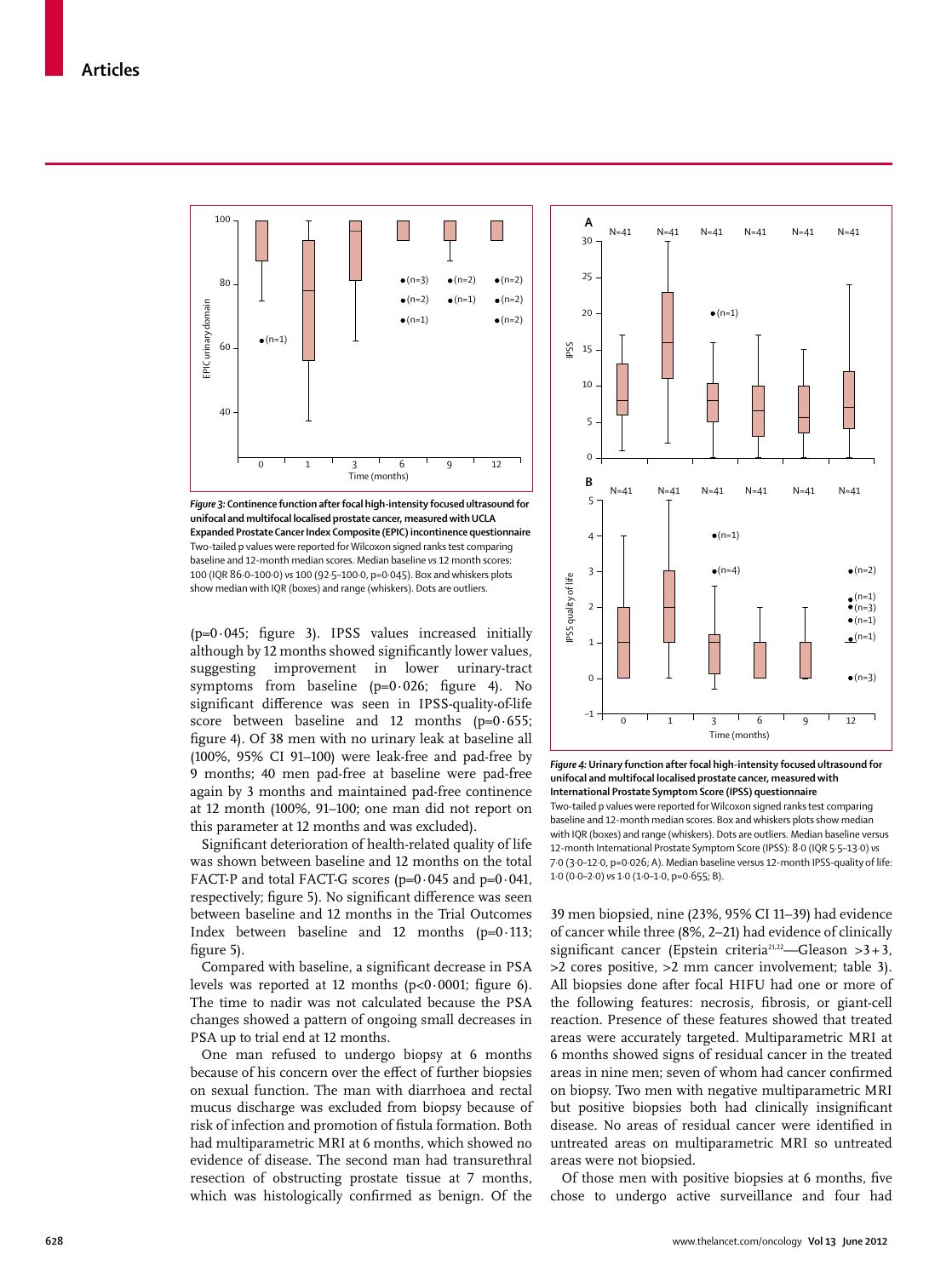

*Figure 5:* **Quality-of-life outcomes after focal high-intensity focused ultrasound for unifocal and multifocal localised prostate cancer, measured with the Functional Assessment of Cancer Therapy (FACT) questionnaire** Two-tailed p values were reported for Wilcoxon signed ranks test comparing baseline and 12-month median scores. Box and whiskers plots show median with IQR (boxes) and range (whiskers). Dots are outliers. Median baseline versus 12-month Trials Outcome Index score: 94·0 (IQR 89·0–97·3) *vs* 97·5 (91·0–101·0, p=0·113; A). Median baseline versus 12-month Functional Assessment of Cancer Therapy (FACT)-Prostate score: 138·5 (133·0–147·0) *vs* 145·3 (137·0–152·0, p=0·045; B). FACT-general score: 96·0 (91·0–102·3) *vs* 102·0 (96·0–105·0, p=0·041; C).

retreatment. PSA levels in the retreatment group changed from a median of  $3.9$  ng/mL (IQR  $3.7-4.5$ ) at 6 months (before retreatment) to  $3.9 \text{ ng/mL } (3.7-4.1)$  at



*Figure 6:* **PSA levels after focal high-intensity focused ultrasound for unifocal and multifocal localised prostate cancer**

Wilcoxon signed ranks test comparing median prostate-specific antigen levels at baseline (6·6 [IQR 5·4–7·7] ng/mL) and at 12 months (1·9 [0·8–3·3] ng/mL; two-tailed p<0·0001). Box and whiskers plots show median with IQR (boxes) and range (whiskers). Dots are outliers.

|                                                       | Value                   |
|-------------------------------------------------------|-------------------------|
| Number of cores taken                                 | $6.0(5.0 - 7.0)$        |
| Absence of any cancer                                 | 30/39 (77%, 61-89)      |
| Positive biopsy outcomes*                             |                         |
| Positive biopsies†                                    | $9/39(23\%, 11-39)$     |
| Maximum cancer core length (in positive<br>cores), mm | $1.0(1.0-3.5)$          |
| Gleason (N)                                           |                         |
| $3+3$                                                 | $6\overline{6}$         |
| $3 + 4$                                               | $\overline{\mathbf{z}}$ |
| Absence of clinically significant disease‡            | 36/39 (92%, 79-98)      |
| Other histological findings                           |                         |
| Prostatic acini                                       | 21/39 (54%, 37-70)      |
| Atrophy                                               | 25/39 (64%, 47-79)      |
| <b>Fibrosis</b>                                       | 35/39 (90%, 76-97)      |
| Giant-cell reaction                                   | 4/39 (10%, 3-24)        |
| <b>Necrosis</b>                                       | 15/39 (38%, 23–55)      |

Data are median (IQR) or number of patients/N (%, 95% CI). **\***Two men were not biopsied because of suprapubic catheter in situ in one patient and refusal by another. †Five men opted for surveillance. Of these, four had 1 mm of Gleason 3+3 and one had 2 mm of Gleason 3+4. Four men opted for retreatment. Of these, two had clinically significant cancer (5 mm and 6 mm of Gleason 3+4) and two had no more than 1 mm of Gleason 3+3. ‡As defined by Epstein criteria: Gleason >3+3, >2 cores positive, ≥3 mm cancer involvement.

*Table 3:* **Histological outcomes at 6 months in men undergoing focal high-intensity focused ultrasound for unifocal and multifocal localised prostate cancer**

9 months and 2·9 ng/mL (1·8–3·6) at 12 months. None of the four men undergoing repeat focal therapy consented to further biopsies but all had multiparametric MRI at trial exit showing no evidence of clinically significant disease at 12 months. No man required adjuvant radiotherapy, prostate cancer surgery, or androgen deprivation therapy during the trial duration.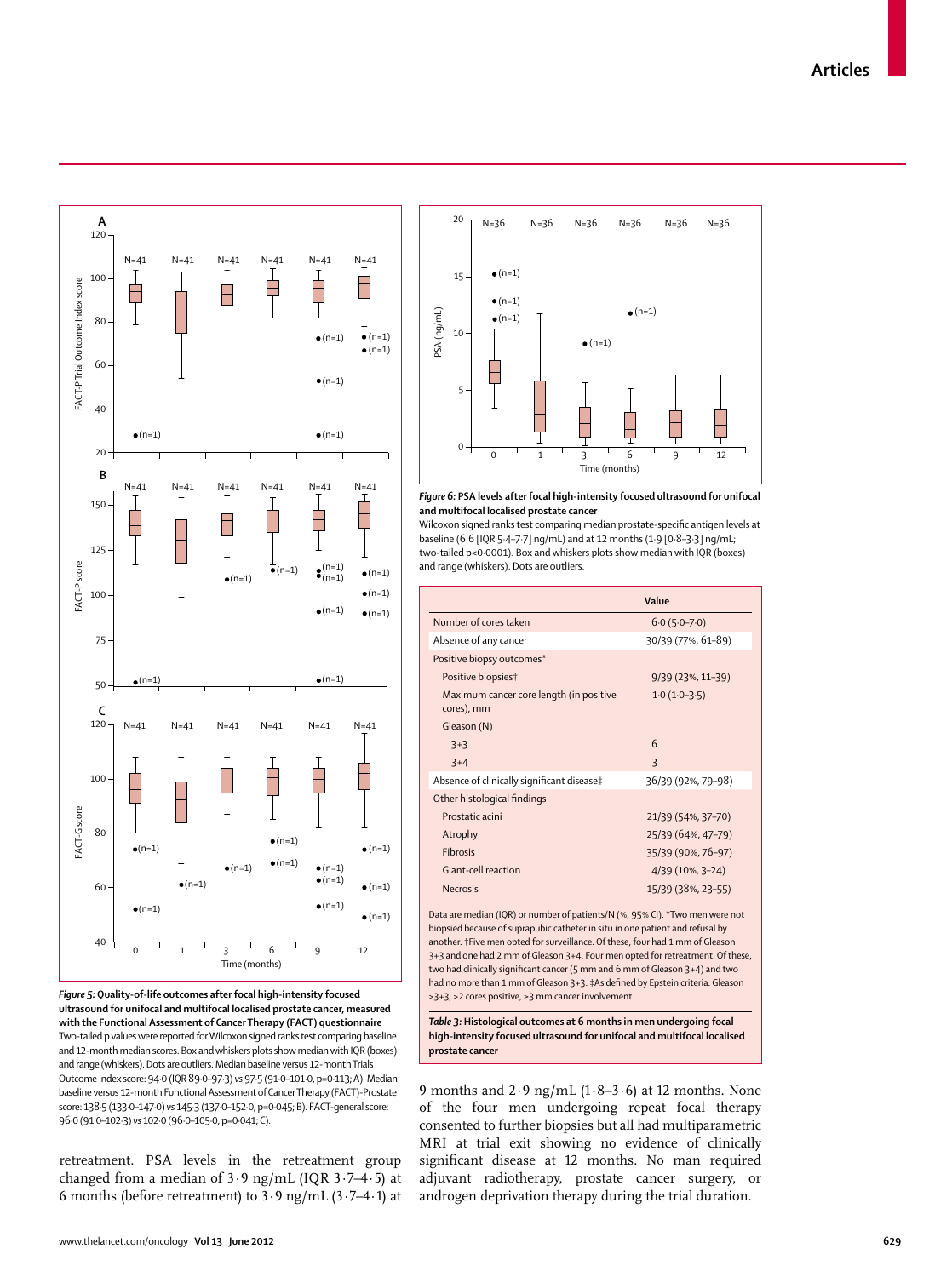

#### *Figure 7:* **Trifecta rate after focal high-intensity focused ultrasound for unifocal and multifocal localised prostate cancer**

Patient-reported trifecta outcomes were reported with validated questionnaires. Data are number of patients (%, 95% CI). \*Derived using UCLA EPIC urinary domain questions: "over the past 4 weeks how often do you leak urine?" and "over the past 4 weeks how many pads or adult diapers per day did you usually use to control leakage?". †Before imputation of data, 36 of 36 men were leak-free and pad-free. ‡Before imputation of data, 38 of 38 men were pad-free. §Proportion of men scoring ≥2 on question 2 of IIEF-15: "over the past 4 weeks when you had erections with sexual stimulation, how often were your erections hard enough for penetration?". ¶Before imputation of data, 29 (88%) of 33 men had erections sufficient for penetration. ||Phosphodiesterase-5 inhibitors (tadalafil, sildenafil, or vardenafil; percentage calculated with denominator as those achieving erections sufficient for intercourse).

> Of the 31 men with good baseline function, 26 (84%, 95% CI 66–95) achieved the trifecta status of having leak-free and pad-free continence, erections sufficient for intercourse, and no evidence of clinically significant disease on multiparametric MRI at 12 months  $(figure 7)$ .

# **Discussion**

To our knowledge, our study is the first to assess targeting of individual known cancer areas, with a margin of normal tissue, in men with multifocal as well as unifocal prostate cancer across all cancer-risk categories. Focal therapy of discrete areas of cancer, whether unifocal or multifocal, is feasible, safe, and can be delivered in an ambulatory care setting. Early self-resolving lower urinary-tract symptoms were common. However, the strategy was well tolerated in the genitourinary functional domains. Almost 90% of men reported having erections satisfactory for intercourse at 12 months, and all were continent.

There was a significant decrease in PSA levels from baseline to 12 months, with concentrations of serum PSA continuing to decline months after the initial treatment. This prevents an estimate of time to PSA nadir. Conclusions from this finding should not be made, although if this decline in serum PSA were to be reproduced, one possible reason for it might be the presentation of antigens to the immune response leading to a secondary immune response against the remaining prostate tissue.<sup>23</sup>

There are several limitations to our study. First, the number of participants included in the study was small. As a prospective development study representing stage 2b of the IDEAL guidelines for evaluating novel surgical strategies,<sup>24</sup> we designed our trial to primarily assess sideeffects. Second, characterisation of disease with templateprostate-mapping biopsies before focal therapy was different to the 6-month verification biopsy, because of research ethics committee stipulations to limit patient burden. We have recently started recruiting patients to a multicentre, phase 2 trial that will address some of the legitimate concerns regarding the natural history of untreated prostate tissue. The trial will assess focal HIFU applied to clinically significant areas of prostate cancer identified on entry by multiparametric MRI and template prostate-mapping biopsies<sup>25,26</sup> followed by further multiparametric MRI and template prostate-mapping biopsies applied to treated and untreated tissue at 3 years (NCT01194648). Third, our focal therapeutic strategy included ablation of normal surrounding tissue, which might contribute to the adverse events reported in our study. Destruction of some normal tissue is necessary to incorporate an adequate margin but because of the nature of the HIFU therapy, our margins are likely to be larger than they need to be. Other ablative modalities could serve to reduce the margins of ablated normal tissue. Furthermore, image-registration of preoperative MRI to treatment delivery could further help to reduce destruction of normal tissue by allowing the clinician to more accurately define the boundaries of the target lesion.

Many retrospective case series have reported encouraging short-term functional and cancer-control outcomes of men treated in a focal manner with HIFU and cryotherapy.<sup>27-32</sup> A prospective feasibility trial has reported on the use of focal interstitial laser therapy in a small cohort of 12 men with very low-risk unifocal disease.<sup>33</sup> We have previously reported<sup>8</sup> the outcomes from a prospective development study of 20 men with unilateral disease undergoing ablation of an entire prostate lobe using HIFU. 18 (90%) were leak-free and pad-free continent while 19 (95%) were pad-free after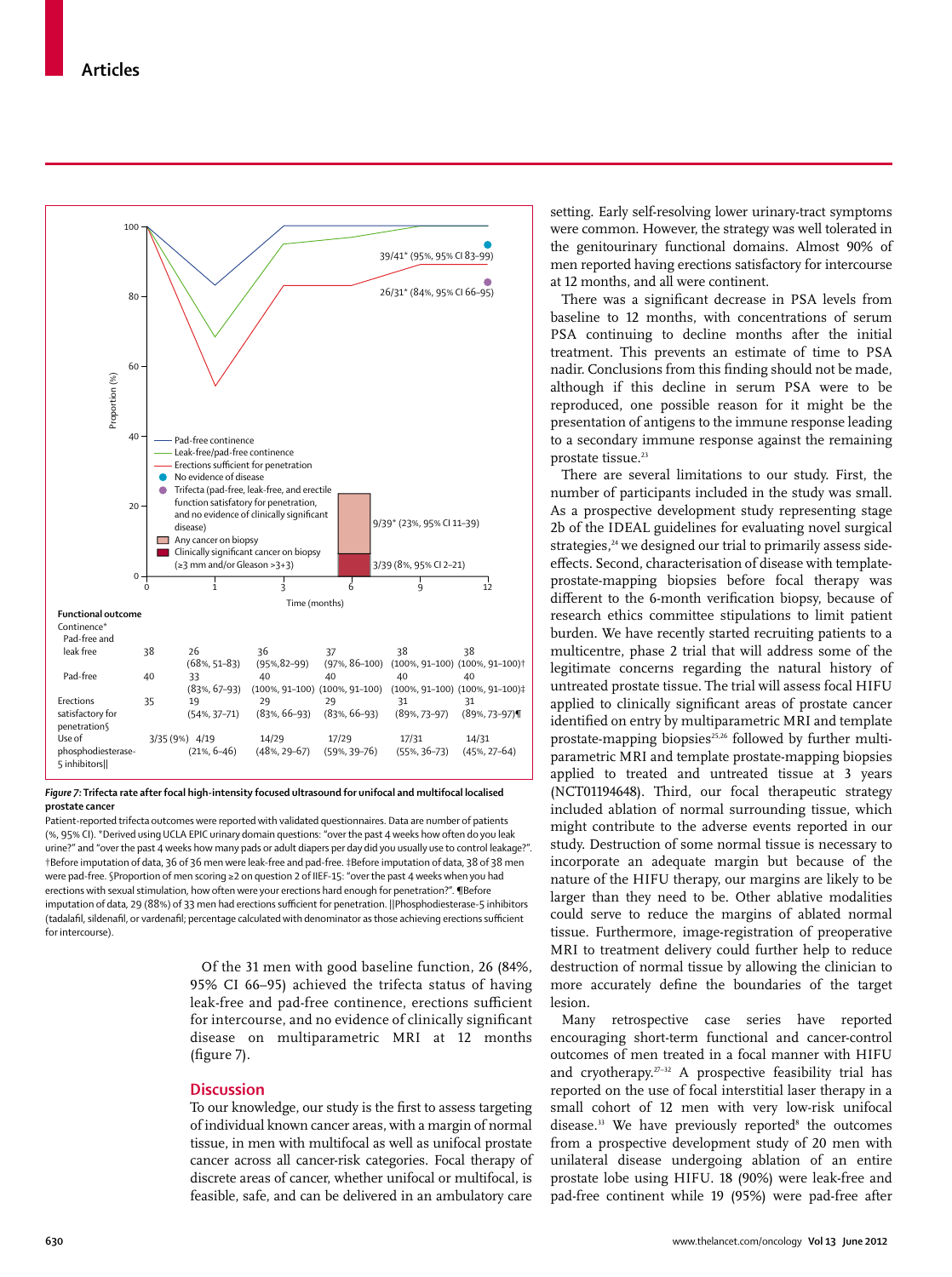# *Panel:* **Research in context**

# **Systematic review**

In 2007, we did a systematic review<sup>7</sup> of reports on Medline and PubMed databases using the terms "focal therapy" and "prostate cancer" and/or "high intensity focused ultrasound" and/or "cryotherapy/cryoablation/cryosurgery". We also searched for all prostate cancer clinical trials in the UK National Cancer Research Network portfolio, ClinicalTrials.gov, and ISRCTN trial registries. We only identified one prospective, commercially funded, phase 1 trial assessing photodynamic therapy in progress at the time. All other data were from two retrospective case series that were poorly reported. Subsequent to this review, we started a health technology assessment of focal therapy, following the phased approach described by the Medical Research Council complex interventions guidelines and subsequently formalised in the IDEAL guidelines for assessing surgical procedures.<sup>9</sup>

### **Interpretation**

Our study showed that the rate of genitourinary side-effects associated with focal therapy is low, coupled with an encouraging rate of early absence of clinically significant prostate cancer. These findings reaffirm two other prospective development studies<sup>8,33</sup> in which focal using high-intensity focused ultrasound and photothermal therapy was used.

Focal therapy could hold promise in mitigating the harms that result from current therapeutic strategies. Prioritisation and support of a pragmatic, randomised, clinical trial comparing focal therapy with whole-gland treatments is urgently needed. Such a trial should be done before informal diffusion and dissemination of focal therapy. Any randomised controlled trial should be pragmatic in nature and adaptive in execution, so that actual clinical practice is reflected and new technological developments can be incorporated as they occur. Furthermore, since the natural history of prostate cancer is long, timelines based on metastases and mortality, which would require a trial at least 15 years in duration, might not be feasible or warranted. Therefore, endpoints that are clinically meaningful in the medium term are needed so that findings are delivered efficiently and in a timely fashion to change practice. Subsequent linkage to national electronic registries will ensure that robust cancer-control outcomes are still reported at a later date.

hemi-ablation; 17 (89%) of 19 achieved trifecta status at 12 months.<sup>8</sup>

The current study allowed user or operator determination of ablative zones within the prostate on an individual basis provided our standardised method of focal therapy was followed. However, the treatments invariably followed one of three patterns of ablation (figure 1), by contrast with our previous study,<sup>8</sup> whereby the treatment method was fixed and standardised by mandating therapy to the entire half of the prostate associated with cancer (hemi-ablation) regardless of

individual lesion grade, volume, or location and proximity to a neurovascular bundle.

While our current study is not directly comparable to previous studies of focal therapy (panel), it continues to support the proposition that tissue preservation leads to functional preservation. The histological outcomes in this study were slightly worse than those reported for hemiablation, perhaps because of the requirements for increased precision of focal ablation—individual areas of cancer were targeted as opposed to a standardised hemiablation—with a resulting reduction in margin around the cancer. Image-registration software to accurately fuse, in real-time, pretreatment location data to intraoperative ultrasound images could improve histological outcomes.<sup>34</sup> Another reasonable explanation might relate to physical limitations of the ablative technology. Other ablative therapies as well as brachytherapy<sup>35</sup> and image-guided radiosurgery platforms are able to treat discrete volumes of tissue and might have differing outcomes. New platforms such as irreversible electroporation and photodynamic therapy are theoretically more tissuespecific and could allow neurovascular bundle preservation even if the ablative zone is close to the prostate capsule; tissue specificity of these techniques has not yet been assessed.

In conclusion, focal therapy of individual prostatecancer lesions, regardless of whether they are multifocal or unifocal, leads to a low rate of genitourinary sideeffects and an encouraging rate of early freedom from clinically significant prostate cancer. If the functional outcomes that we report are reproduced in larger studies and coupled with acceptable rates of cancer control in the medium to long term, focal therapy could offer a strategy by which the burden of treatmentrelated side-effects are addressed for a substantial proportion of men with localised prostate cancer. The design and execution of comparative-effectiveness research assessing long-term cancer control needs to be prioritised, especially at a pace than can match the potential for informal diffusion.

#### **Contributors**

ME and HUA conceived the study. ME supervised the project and is guarantor of the data. HUA, LD, RGH, RS, and MS recruited, treated, and followed up patients. HUA and JVdM analysed the data. HUA wrote the first draft of the paper. AF provided histological expertise for the project and reported all biopsies. APK and CA undertook MRIs and provided imaging expertise. All authors contributed to the drafting and editing of the manuscript and approved the final version.

#### **Conflicts of interest**

ME and HUA received funding from USHIFU, GlaxoSmithKline, and Advanced Medical Diagnostics for clinical trials. ME and HUA are paid consultants to Steba Biotech and have received funding from USHIFU, Focused Surgery, Misonix (manufacturers and distributors of the Sonablate 500 high-intensity focused ultrasound device), and Oncura and GE Healthcare for medical consultancy and travel to conferences. All other authors declared no conflicts of interest.

#### **Acknowledgments**

This study was funded by the UK Medical Research Council, the Pelican Cancer Foundation, and St Peters Trust, and sponsored by University College London Hospitals NHS Foundation Trust. We thank the men